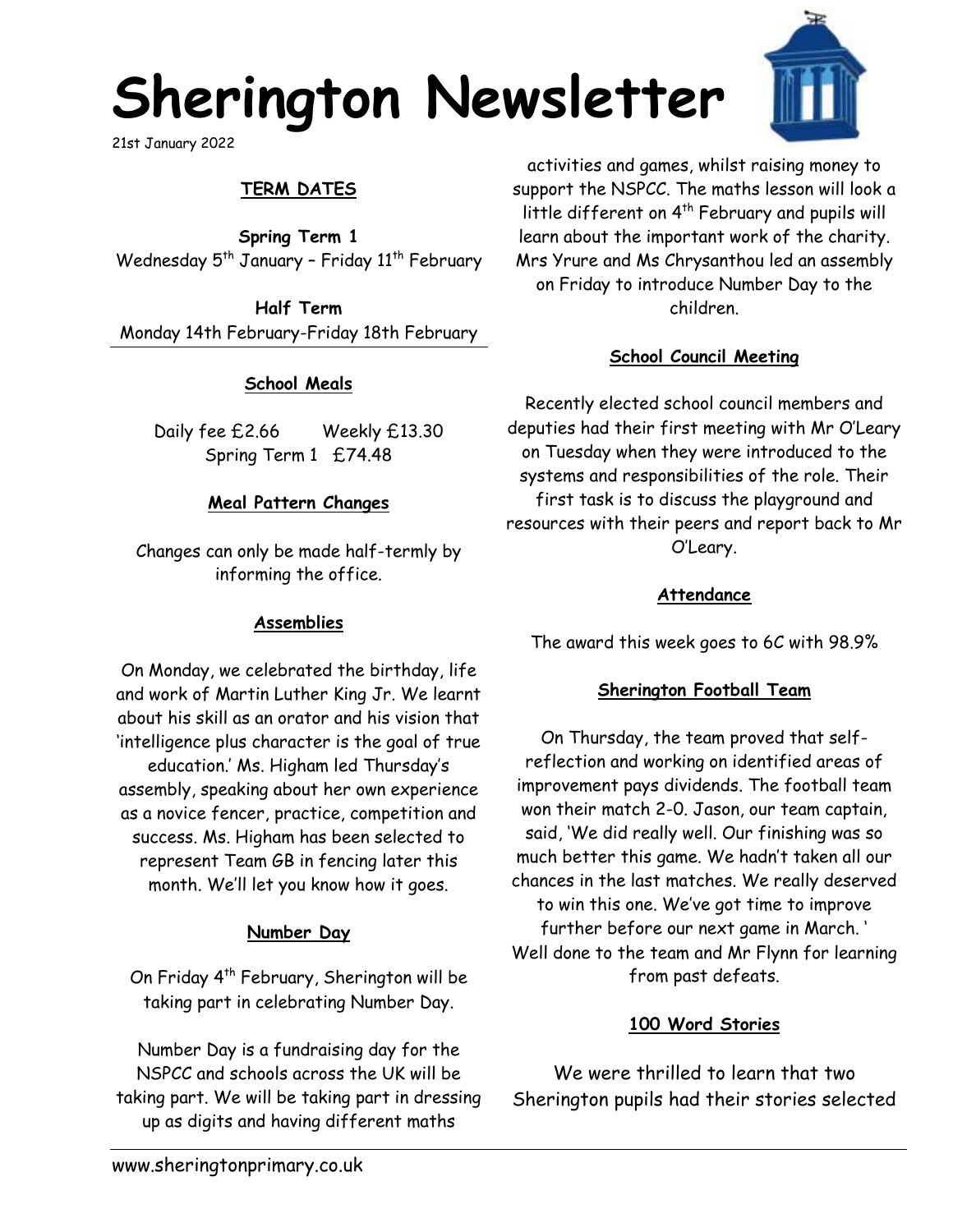# **Sherington Newsletter**

21st January 2022

for publication following the Young Writers' Competition last term. Congratulations go out to Amelie (4S) and Kyle (6C)

#### **NHS Oxleas - Final Flu Vaccination Clinics**

Two catch up clinics to be held, for further details, please see flyer attached.

#### **COVID 19 - Symptoms and Testing**

Please be aware of changing Covid symptoms:

- A high temperature
- A new, continuous cough
- A loss or change to your sense of smell or taste
- A headache
- Congestion and runny nose
- **Fatique**

Children should not attend school if presenting with symptoms. Should any of these symptoms be displayed, a PCR test must be taken.

Lateral Flow Tess (results in 30 mins) should only be used when there are no symptoms.

Anyone who lives in the same household as someone with Covid19 and who are not legally required to self isolate are strongly advised to take lateral flow tests daily for 7 days. If the lateral flow is positive they should then isolate and follow government guidelines.

### **Absence Reporting**

If your child is unwell and unable to attend school, please report this using the absence line: 020 8858 5497 – option 1.

Absences must be reported daily.

Please also call the absence line if your child is isolating and awaiting COVID 19 test results.

#### **Lost Property**

Please mark your child's name in clothing - it makes it much easier for us to return items to their owners.

As well as sweatshirts, cardigans and jackets, water bottles are accumulating in lost property.